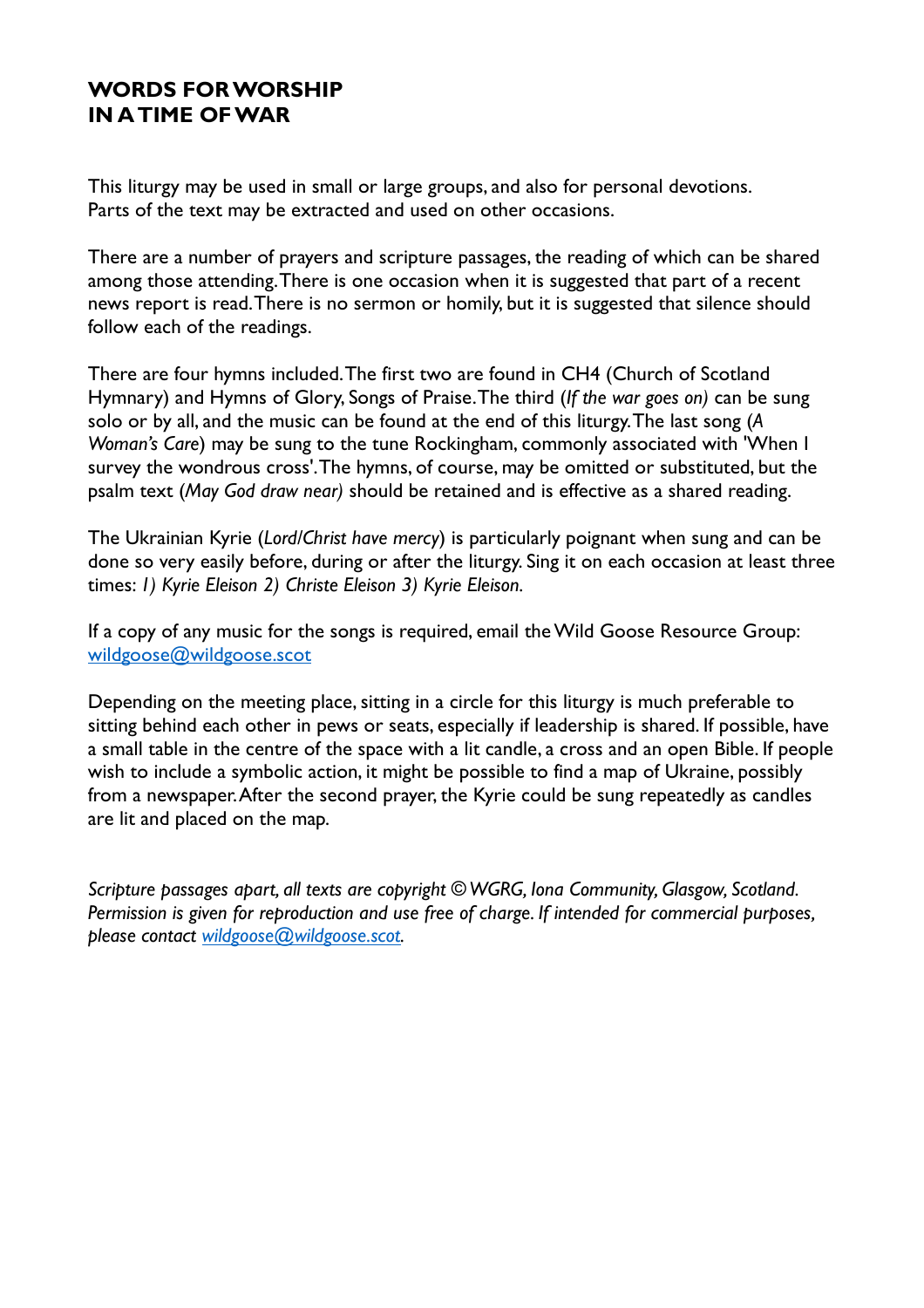# **WORDS FOR WORSHIP IN A TIME OF WAR**

#### *Opening Sentences*

Of God we ask, **What is the time?**

 There is a time to be born and a time to die. There is a time to kill and a time to heal.

## **What is the time?**

 There is a time to weep and a time to laugh. There is a time for mourning and a time for dancing.

## **What is the time?**

There is a time to tear and a time to mend. There is a time for silence and a time for speech.

#### **What is the time?**

 There is a time to love and a time to hate. There is a time for war and a time for peace.

## **What is the time?**

## *SILENCE IS KEPT*

*Leader:* We are members of a family, the human family which, in the ancient land of Ukraine, is torn by tension, suspicion, hatred, hunger, killing and death.

> We are troubled by cruelty and disaster such as we have never known, and we are unclear of the cause and unsure of the remedy.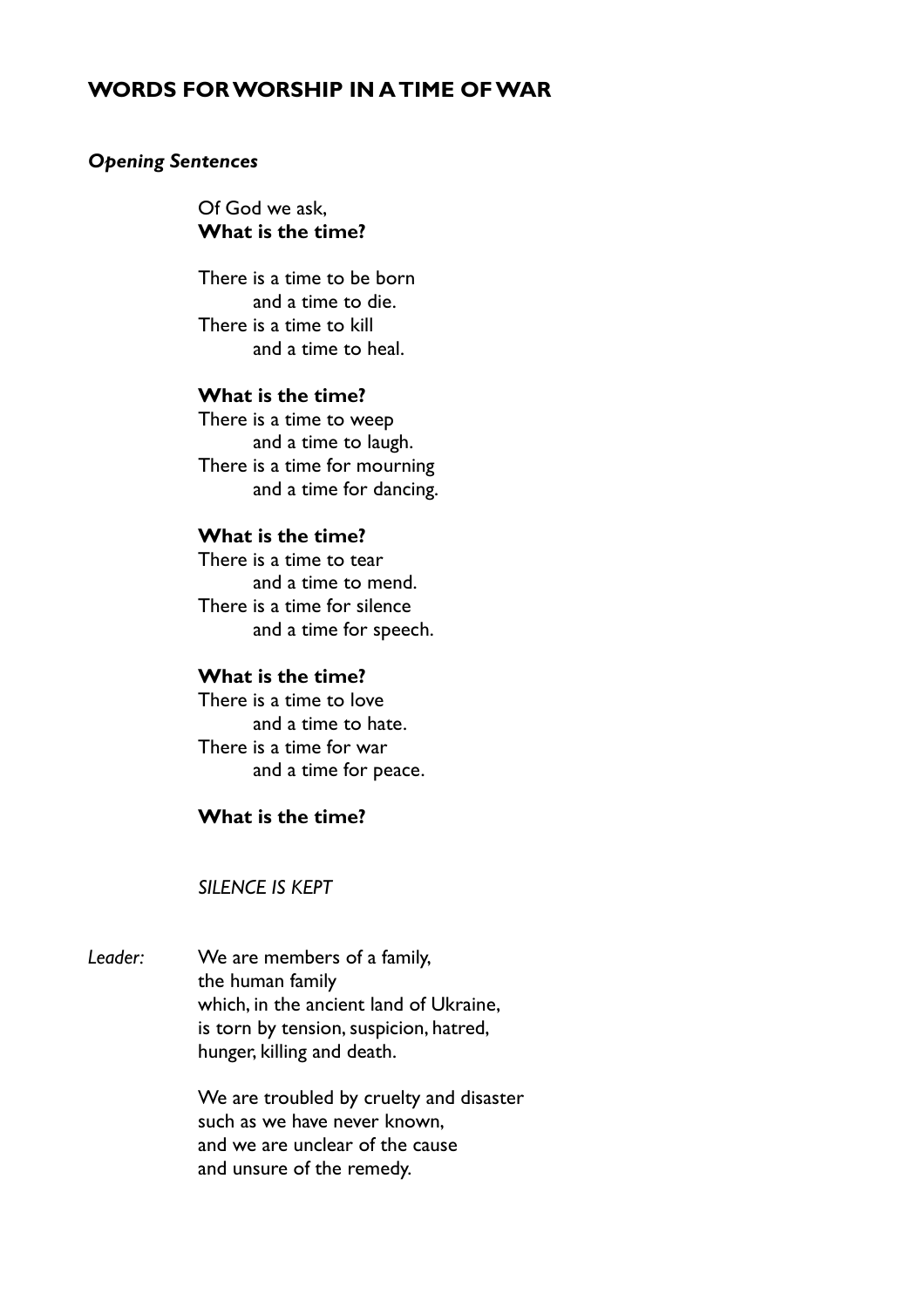We believe that God accepts confusion as well as concern, and has never been deaf to the cries of anger, fear and hopelessness in the face of injustice.

 We are the Body of Christ in which if one part suffers, the other parts pray to heal it and help to bear it.

## *Song* **COME NOW, O PRINCE OF PEACE** *from Korea*

Come now, O Prince of Peace, make us one body; come, O Lord Jesus, reconcile your people.

Come now, O God of love, make us one body; come, O Lord Jesus, reconcile your people.

 Come now and set us free O God, our Saviour; come, O Lord Jesus, reconcile all nations.

 Come, Hope of unity, make us one body; come, O Lord Jesus, reconcile all nations.

**Prayer** Let us pray.

 In you, our God, is our hope and consolation. Your love is beyond our deserving, your wisdom is beyond our understanding, your light is greater than our darkness.

 We wish we could enter your presence with songs of rejoicing; but not here, not now. Our hearts are heavy, our minds bewildered, our uncertainty disturbs our faith.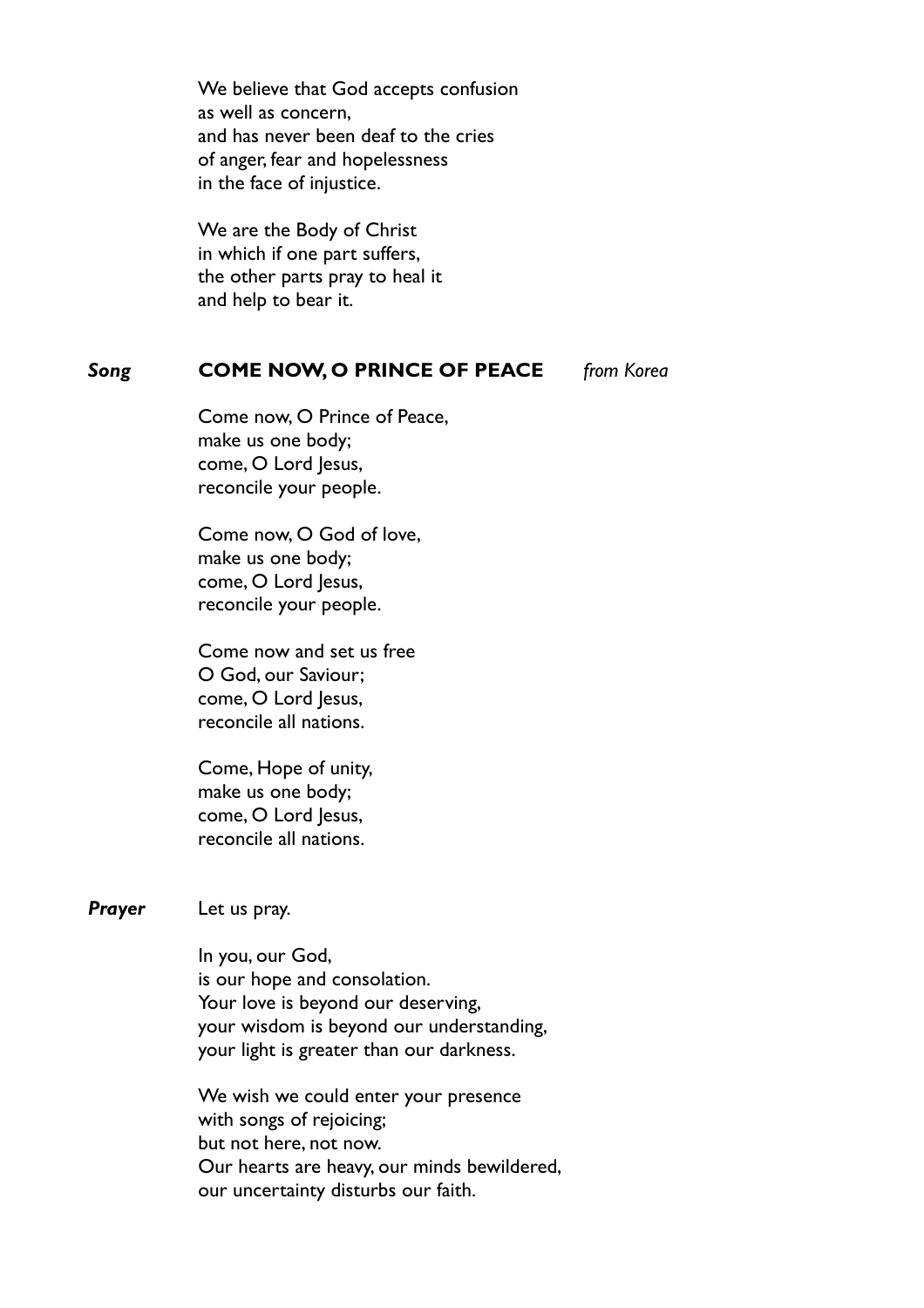Why? and why? and how long? and what next?

 ... these are the questions we bring, not looking for instant answers, but hoping that we will be heard.

## **THE UKRAINIAN KYRIE**





Gracious God, quieten our personal anxieties, so that we may better feel for those whose land has been invaded whose towns and homes are ravaged, and whose lives are under threat. Quieten us, so that we may listen for a word from you. Amen.

#### *First Reading from the letter of James*

 What causes fighting and quarrels among you? Is their origin found in the warring appetites in your bodies?

You want what you cannot have, so you murder; you are envious and cannot fulfil your ambition. So you quarrel and fight.

 You do not get what you want because you do not pray for it. Or, if you do, your requests are not granted, because you do not pray from the right motives.

 *SILENCE IS KEPT*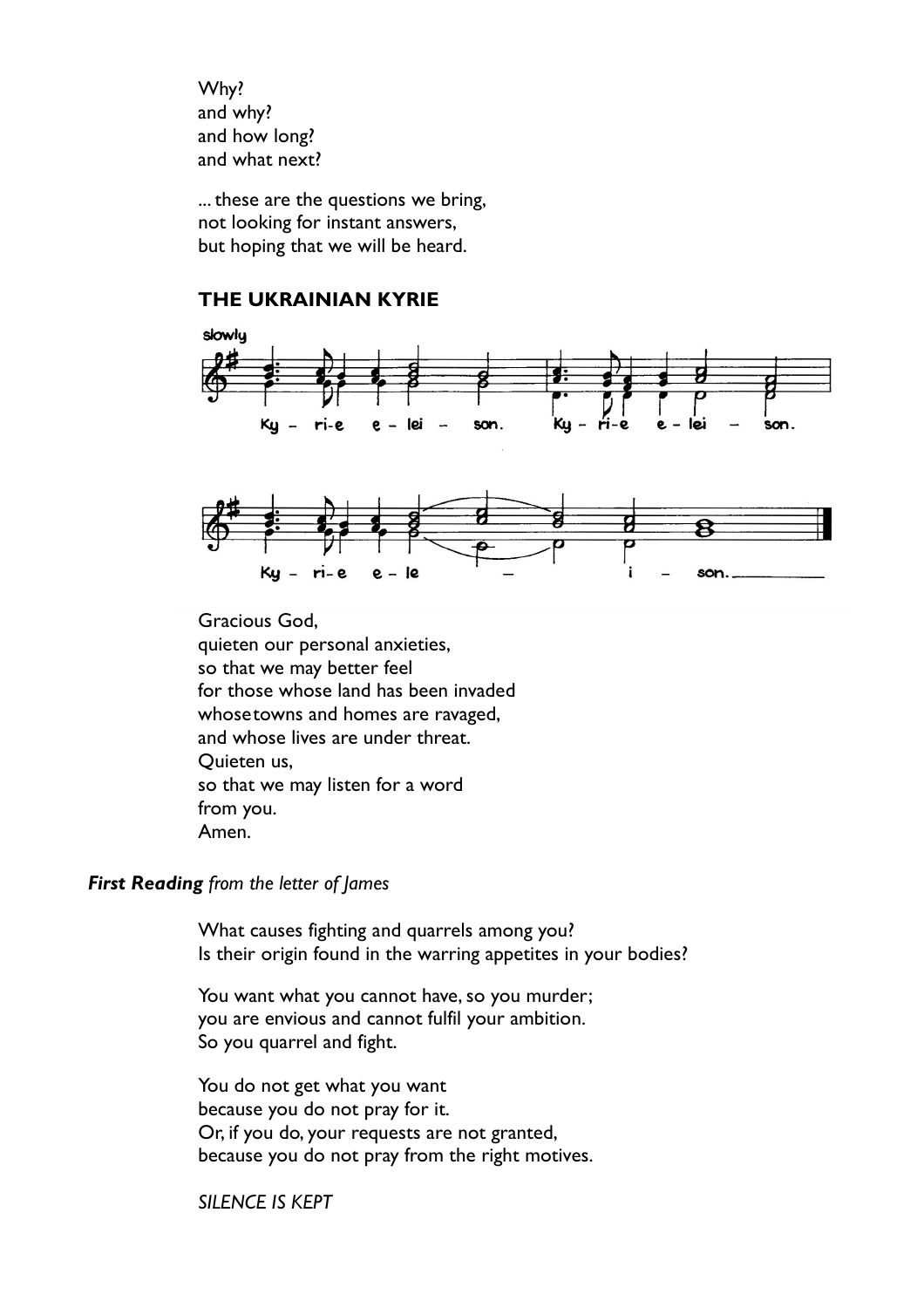## *Second Reading from a recent news report, followed by silence*

| Psalm 20 | sung or read                                                                                                                                                                           |
|----------|----------------------------------------------------------------------------------------------------------------------------------------------------------------------------------------|
|          | This is a translation of a text the Czech people turned to when Russia invaded<br>their nation in 1968. If read, divide the community into two sections A and B.                       |
| A        | May God draw near when the hour of trouble strikes,<br>may Jacob's God be your strength and shield;<br>out of the sanctuary, out of his home,<br>may God provide in your time of need. |
| B        | May God remember the sacrifice you make<br>and take delight in the gifts you bring;<br>may God respond to your heart's deep desire,<br>and grant fulfilment to all your plans.         |
| A        | With every blessing our mouths will shout for joy<br>to celebrate what the Lord has done:<br>and ever after when God shows you favour,<br>in every triumph we'll trace his love.       |
| B        | O let us know that the Lord is God indeed,<br>and grants success to his chosen ones.<br>From highest heaven, God answer our call<br>and bring us victory with your right hand.         |
| A        | Some trust in weapons and some in skills of war,<br>but all we have is our faith in God.<br>They that are mighty shall stumble and fall<br>but we will rise and will overcome.         |

## *Third Reading from the book of James*

 A word to you who are rich. Weep and wail over the miserable fate overtaking you: your riches have rotted away; your fine clothes are moth-eaten; your silver and gold have corroded.

 You have piled up wealth in an age that is near its close. The wages you never paid to those who mowed your fields are crying aloud against you; and the outcry of the reapers has reached the ears of the Lord of hosts.

 You have condemned and murdered the innocent, those who offer no resistance.

*SILENCE IS KEPT*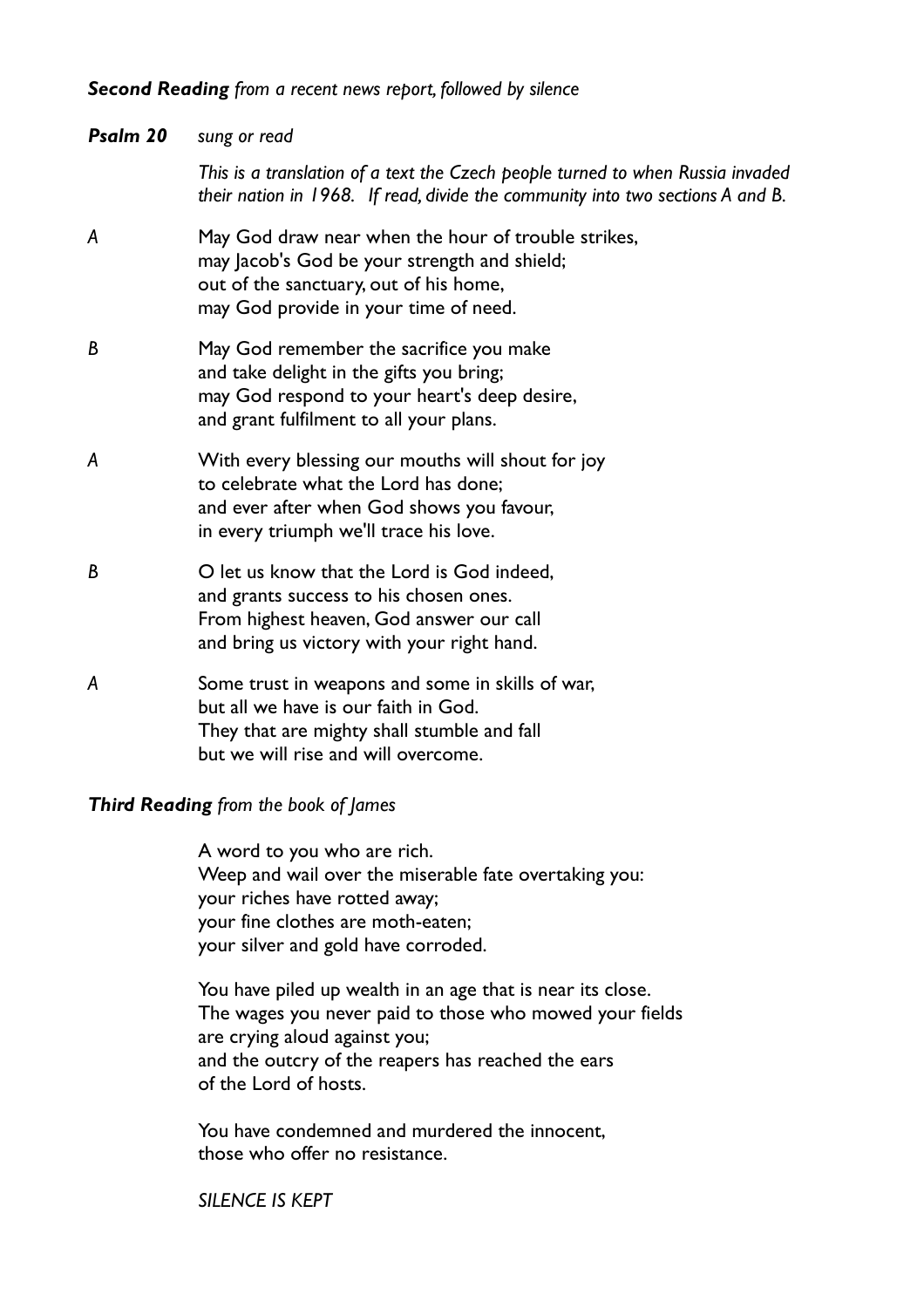## *Song* **IF THE WAR GOES ON**

 *...based on the experience of people who lived through both the civil war in Argentina and the Falklands war.*

## 1. **1.** 1.

 If the war goes on and the children die of hunger, and the old men weep for the young men are no more, and the women learn how to dance without a partner, who will keep the score?

## 2.

 If the war goes on and the truth is taken hostage, and new horrors lead to the need to euphemise; when the calls for peace are declared unpatriotic, who'll expose the lies?

## 3.

 If the war goes on and the daily bread is terror, and the voiceless poor take the road as refugees; when a nation's pride destines millions to be homeless, who will heed their pleas?

## 4.

If the war goes on and the rich increase their fortunes, as the arms sales soar and new weapons are displayed; when a fertile field turns to no-man's-land tomorrow, who'll approve such trade?

## 5.

If the war goes on will we close the doors to heaven; if the war goes on will we breach the gates of hell; if the war goes on will we ever be forgiven, if the war goes on?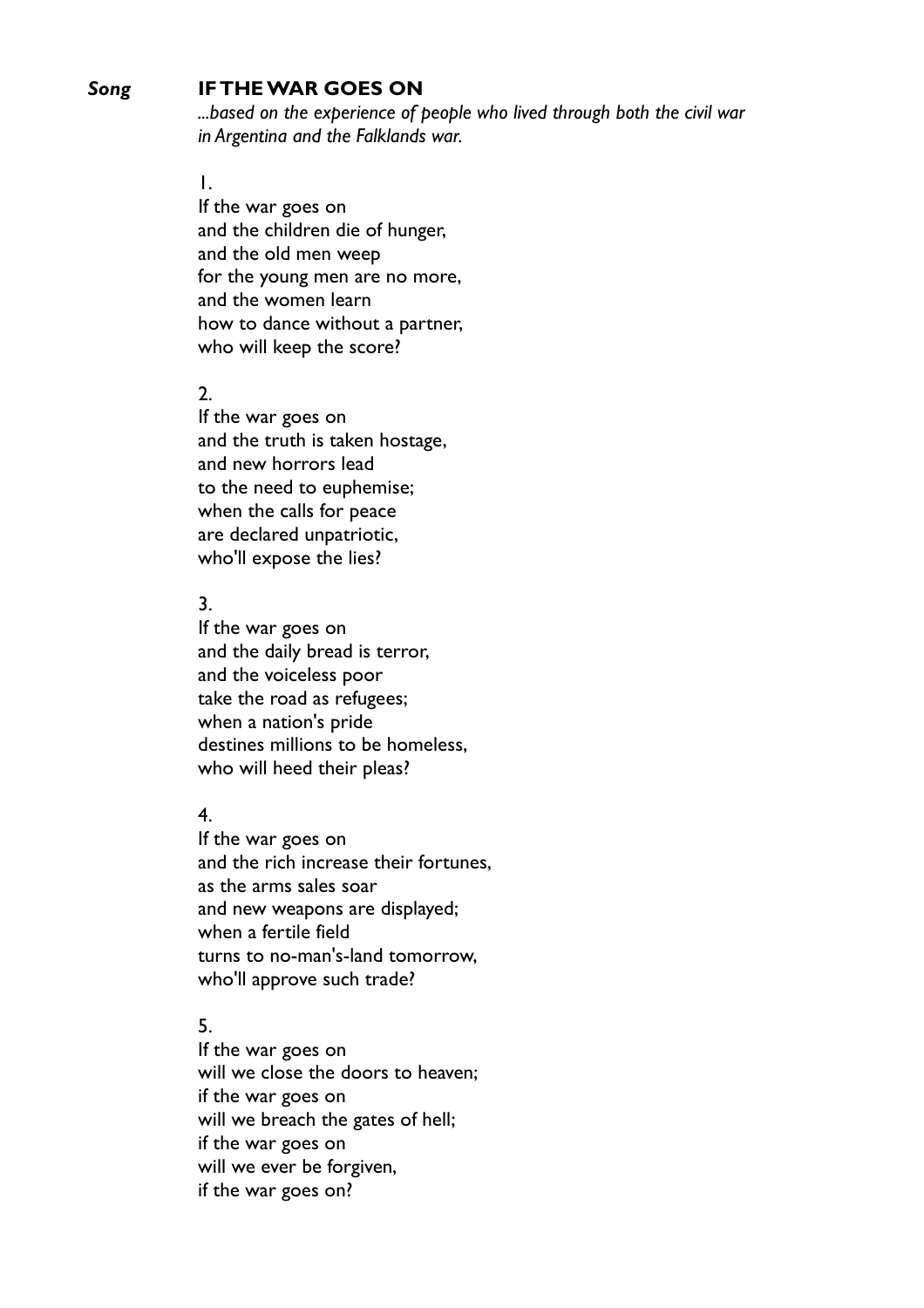#### *Fourth Reading from the Gospel of Matthew*

 Jesus said: Always treat others as you would like them to treat you; that is the law and the prophets.

 Enter by the narrow gate. Wide is the gate and broad the road that leads to destruction, and many enter that way. But narrow is the gate and constricted is the road that leads to life, and those who find them are few.

Beware of false prophets who come to you dressed up as sheep, while underneath they are savage wolves. You will recognise them by their fruit.

Can grapes be picked from thorns, or figs from thistles? A good tree always produces healthy fruit, and a bad tree bad fruit.

That is why I say you will recognise the false prophets by their fruit.

*SILENCE IS KEPT*

*Prayer* Loving God, because you have the whole world in your hands, cradle gently those who are rocked by fear, shocked to a depth they have never known and frightened to face tomorrow.

> On the people of Ukraine: their children, their old people, their vulnerable adults, their babies soon to be born,

#### Lord have mercy, **Christ have mercy.**

On the people of Ukraine: their defenders, their advocates, those who care for the wounded, who sit with the despairing, who witness and report on the savagery and destruction, who bury the dead.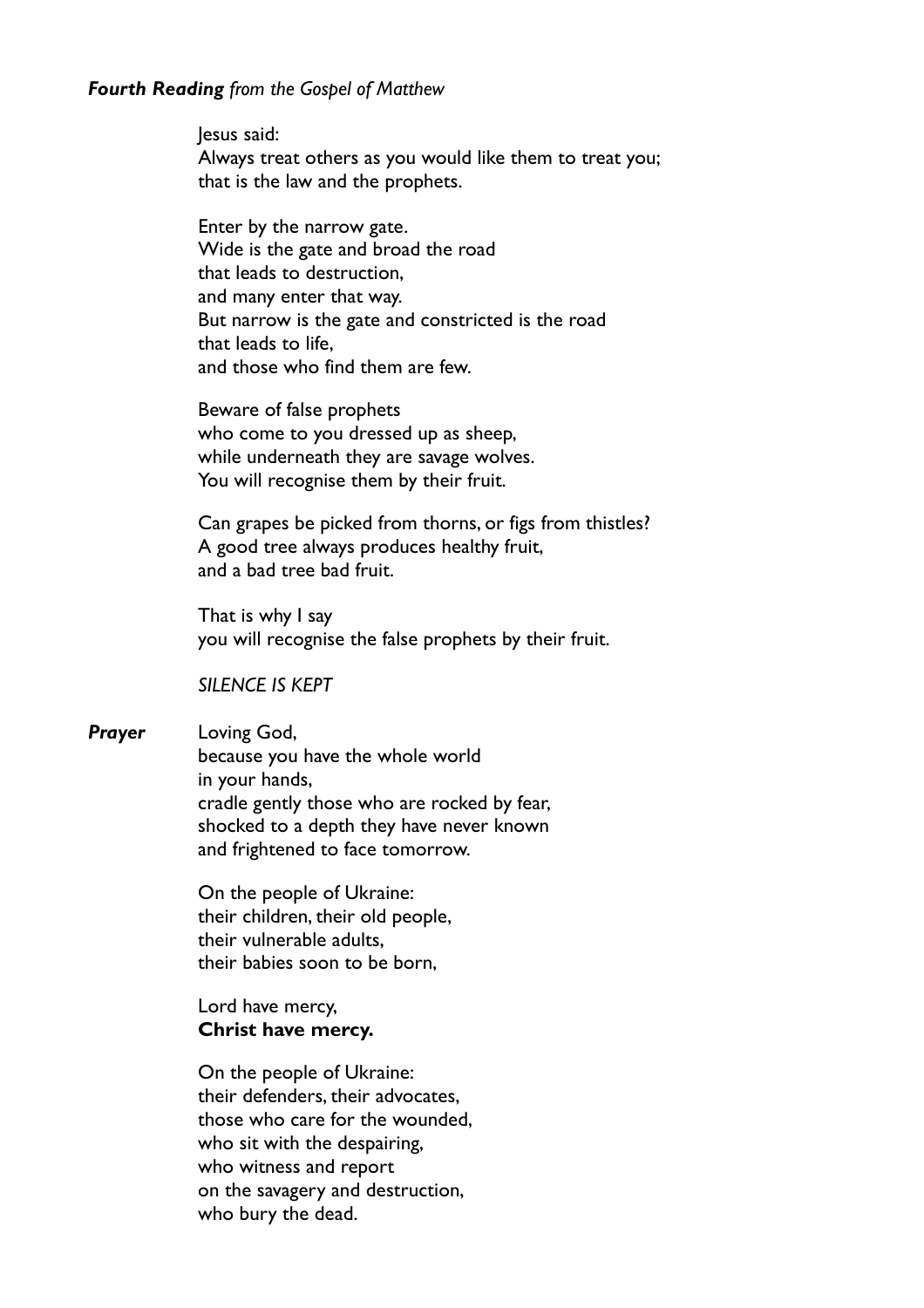### Lord have mercy, **Christ have mercy**.

On the people of Ukraine: their leaders that they may continue to inspire, in word and by example, and continue to receive help and solidarity from across the world.

### Lord have mercy, **Christ have mercy**.

On the people of Russia, that they might learn the truth kept from their hearing; On the churches in Russia that they might find the vocabulary and courage to speak truth to power,

On the soldiers of Russia who do not believe in the carnage they cause.

Lord have mercy, **Christ have mercy**.

On the Russian president, and those who affirm his policies, we ask the judgement of heaven, a radical conversion and an end to their lies, scheming and murder.

## Lord hear us, **Lord graciously hear us**.

And for our own nation we ask for commitment to match conviction so that the pain of the Ukrainian nation be shared by us, their weary people sheltered by us, their peace assured by us.

Lord hear us, **Lord graciously hear us**. **Amen**.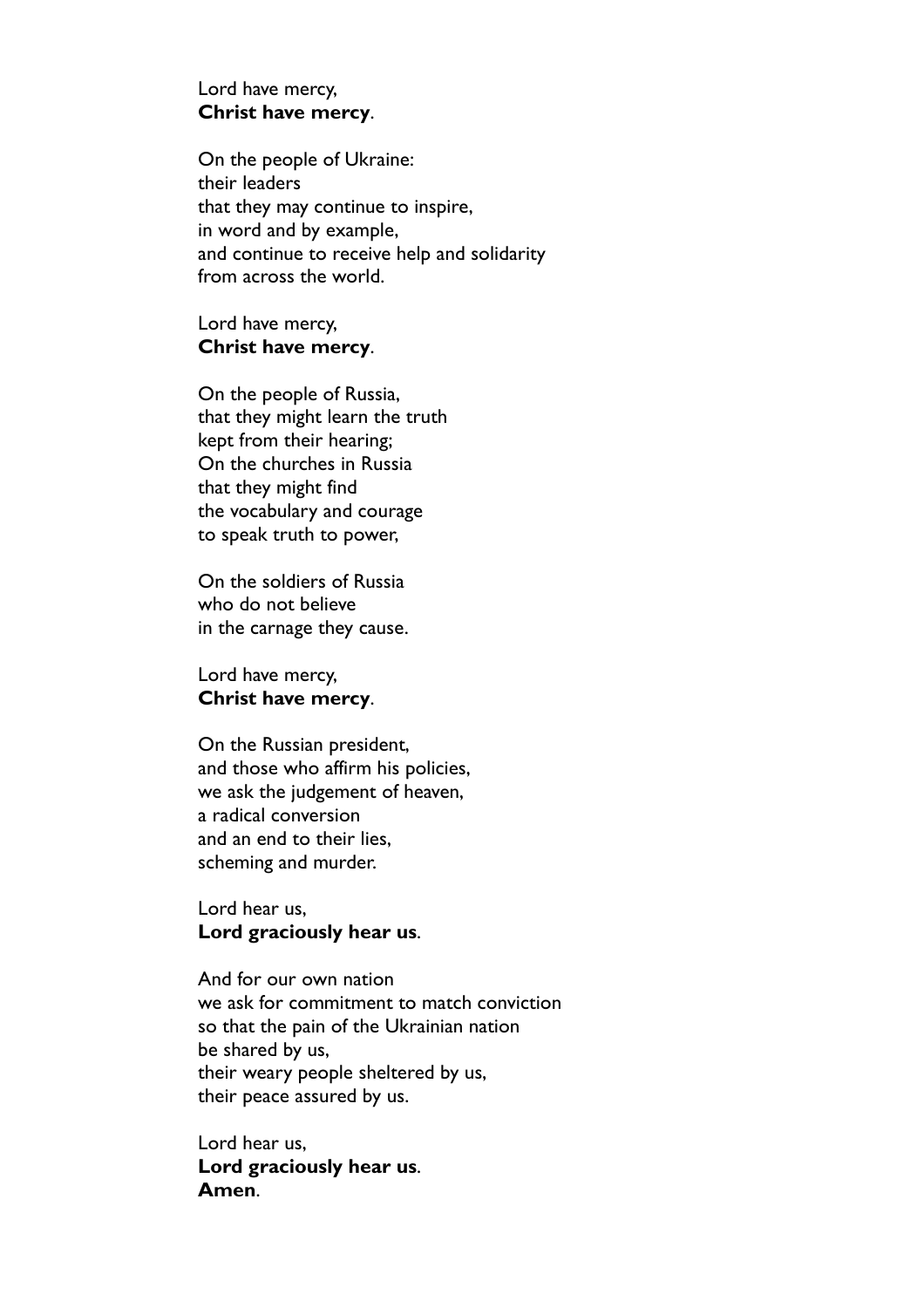#### *Song* **A WOMAN'S CARE** *based on words from Isaiah 49*

#### 1.

When trouble strikes and fear takes root, and dreams are dry and sense unsound, when hope becomes a barren waste then doubts like mountains soar around.

#### 2.

Our wandering minds believe the worst and ask, as faith and fervour fade, 'Has God now turned his back on us, forsaking those he loved and made?'

#### 3.

God says, 'See how a woman cares. Can she forget the child she bore? Even if she did, I shan't forget. Though you feel lost, I love you more.

#### 4.

'My dearest daughter, fondest son, my weary folk in every land, your souls are cradled in my heart, your names are written on my hand.'

#### 5.

Then praise the Lord through faith and fear, in holy and in helpless place, for height and depth and heaven and hell can't separate us from God's grace.

#### **Closing Prayer** *a prayer of St Augustine*

Watch now, dear Lord, with those who wake or watch or weep tonight; and give your angels charge over those who sleep.

**Tend your wounded ones, O Christ; rest your weary ones, bless your dying ones, soothe your suffering ones, shield your joyous ones and all for your love's sake. Amen**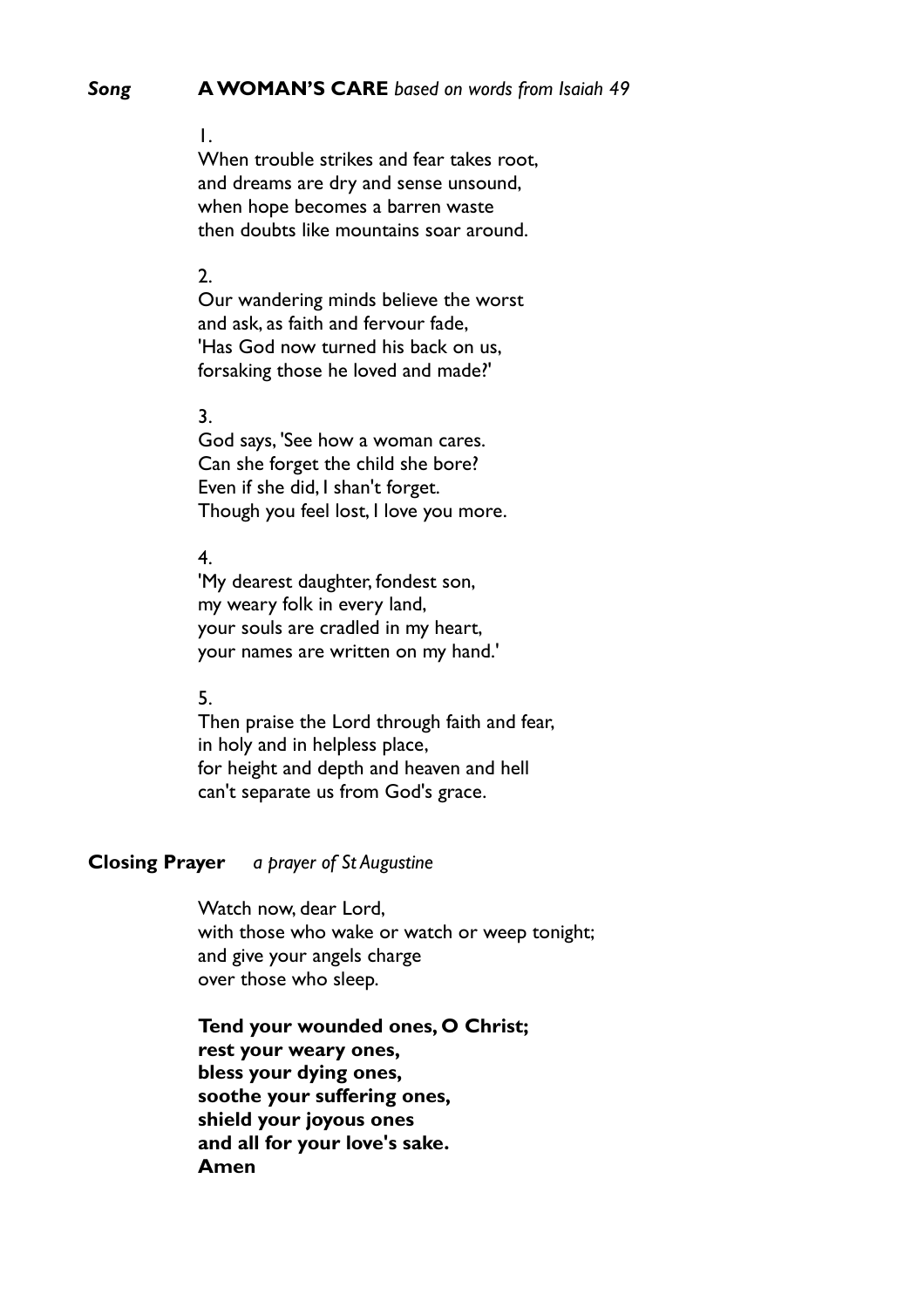## **IF THE WAR GOES ON**

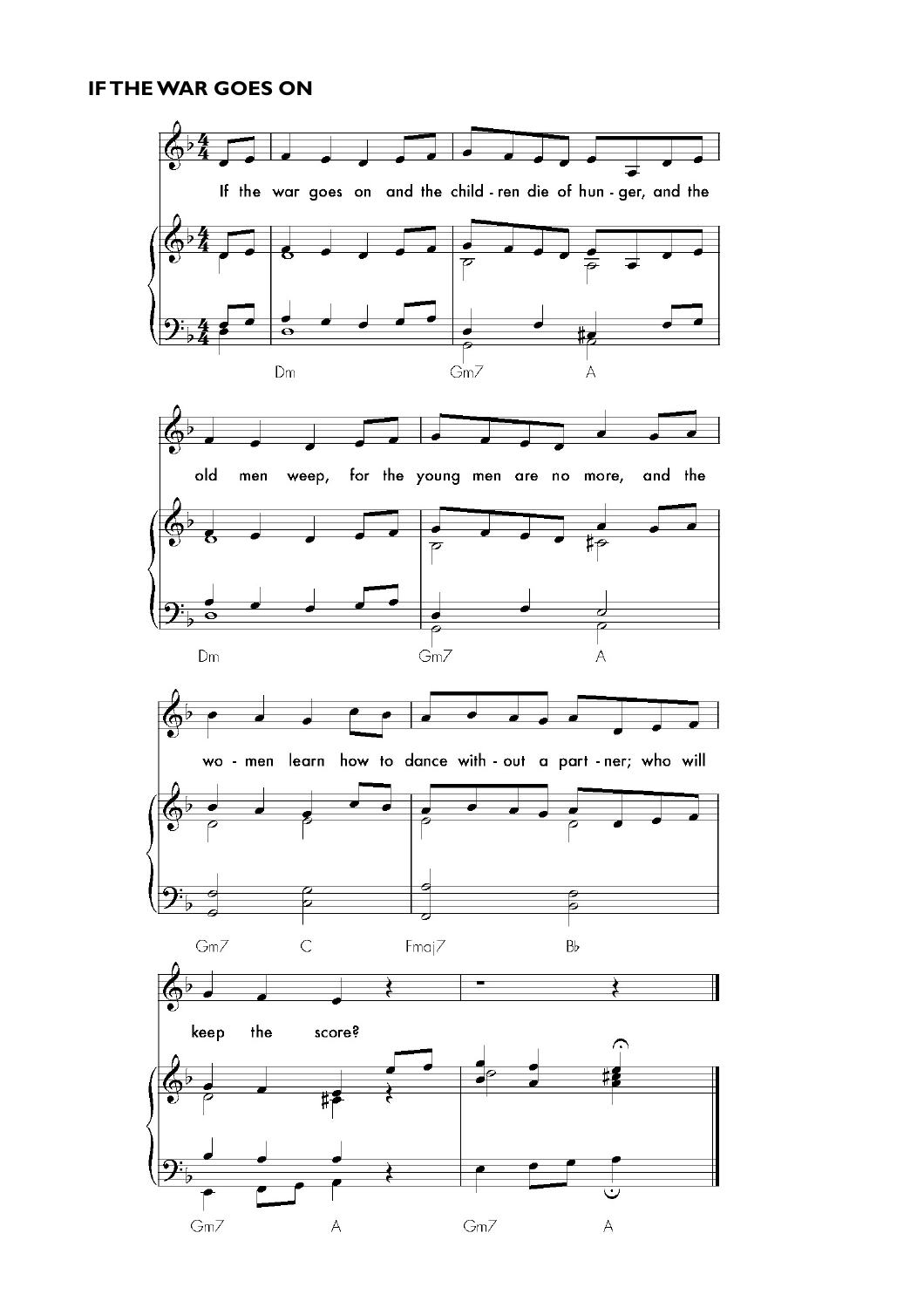# *Copyright*

## *Come Now, O Prince of Peace*

*Original Words & Music copyright © Geonyong Lee, Seoul, Korea. English language paraphrase Marion Pope.* 

## *Kyrie*

*Traditional Ukrainian* 

## *May God Draw Near*

*Paraphrase of Psalm 20, copyright © 1990 WGRG, Iona Community, Glasgow, Scotland Music: Zdenek Cep, copyright © Evangelical Church of Czech Brethren, Prague, Czech Republic* 

## *If the War Goes On*

*Words & Music copyright © 1999, 2001, 2002 WGRG, Iona Community, Glasgow, Scotland* 

## *A Woman's Care*

*Words copyright © 1987 WGRG, Iona Community, Glasgow, Scotland* 

*This liturgy has been prepared by members of the Wild Goose Resource Group copyright © 2022 WGRG, Iona Community Suite 9 Fairfield, 1048 Govan Road, Glasgow, G51 4XS, Scotland Tel: 0141 429 7281; wildgoose@wildgoose.scot; www.wildgoose.scot*